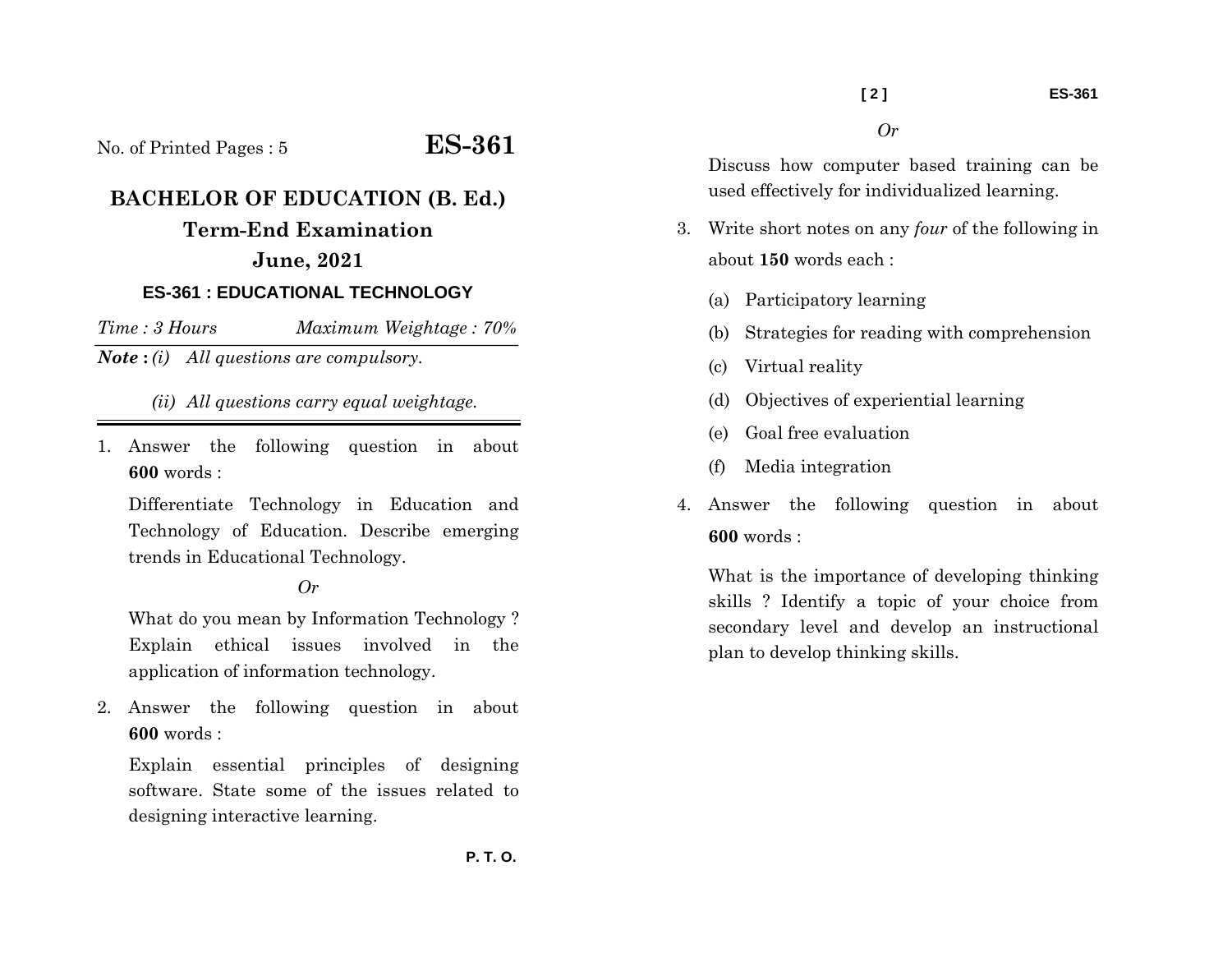|                                      | $[3]$                                        | <b>ES-361</b> | [4]<br><b>ES-361</b>                                                                                    |
|--------------------------------------|----------------------------------------------|---------------|---------------------------------------------------------------------------------------------------------|
|                                      |                                              | <b>ES-361</b> | अथवा                                                                                                    |
|                                      | शिक्षा में स्नातक उपाधि (बी. एड. )           |               | सूचना प्रौद्योगिकी से आप क्या समझते हैं ? सूचना                                                         |
| सत्रांत परीक्षा                      |                                              |               | प्रौद्योगिकी के उपयोग में निहित नैतिक मुद्दों की व्याख्या<br>कीजिए।                                     |
|                                      | जून, 2021<br>ई.एस.-361: शैक्षिक प्रौद्योगिकी |               | 2. निम्नलिखित प्रश्न का उत्तर लगभग 600 शब्दों में<br>दीजिए :                                            |
| : 3 घण्टे                            | अधिकतम भारिता : 70%                          |               | प्रक्रिया सामग्री को अभिकल्पित करने के आवश्यक                                                           |
|                                      | (i) सभी प्रश्न अनिवार्य हैं।                 |               | सिद्धान्तों का वर्णन कीजिए। अन्योन्यक्रियात्मक अधिगम<br>को अभिकल्पित करने से सम्बन्धित मुद्दों पर चर्चा |
| (ii) सभी प्रश्नों की भारिता समान है। |                                              |               | कोजिए।                                                                                                  |
|                                      |                                              |               | अथवा                                                                                                    |

1. निम्नलिखित प्रश्न का उत्तर लगभग 600 शब्दों में दीजिए:

समय : 3

नोट $:(i)$ 

शिक्षा में प्रौद्योगिकी और शिक्षा की प्रौद्योगिकी में अन्तर स्पष्ट कीजिए। शैक्षिक प्रौद्योगिकी की उभरती प्रवृत्तियों का वर्णन कीजिए।

3. निम्नलिखित में से किन्हीं चार पर संक्षिप्त टिप्पणियाँ (प्रत्येक लगभग 150 शब्दों में) लिखिए:

प्रभावी ढंग से उपयोग हो सकता है, चर्चा कोजिए।

व्यक्तिगत अधिगम हेतु संगणक आधारित प्रशिक्षण कैसे

 $(a)$  सहगामी अधिगम